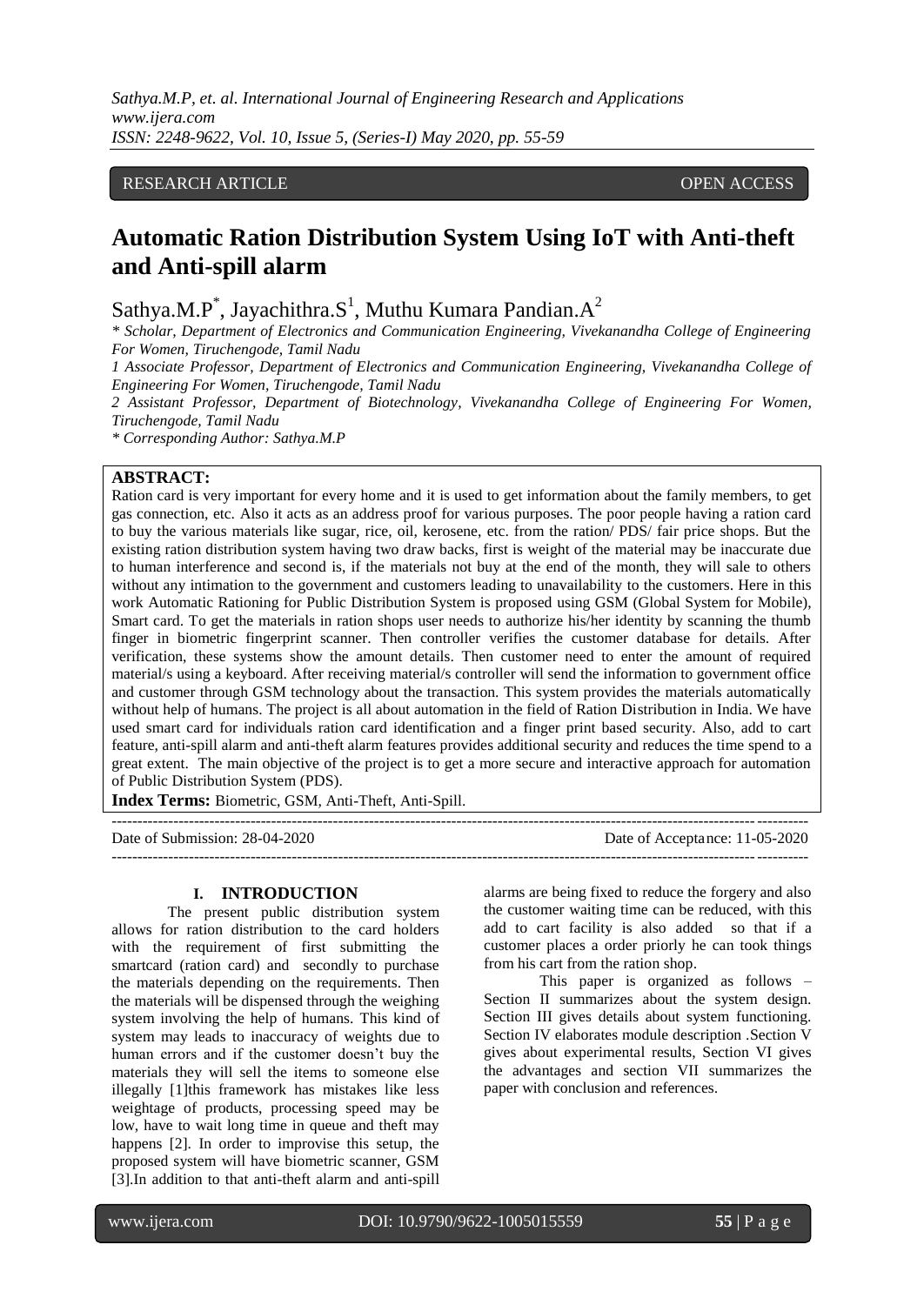*Sathya.M.P, et. al. International Journal of Engineering Research and Applications www.ijera.com ISSN: 2248-9622, Vol. 10, Issue 5, (Series-I) May 2020, pp. 55-59*

## **II. SYSTEM DESIGN**

This automatic ration distribution system mostly performed to reduce the corruption and reduce the wastage of time. Because in our system the goods are distributed automatically without any manpower. Fig.1 explains the basic module of automatic materials distribution based on smart ration card technology. This system consists of relay driver,solenoidal valve, gear motor,relay unit,fingerprint scanner,Arduino atmega 2560,pc,GSM,anti-theft alarm and anti-spill alarm. The proposed system expresses sharing of grains as well as liquids.



**Fig.1** system block diagram

#### **III. SYSTEM FUNCTIONIG**

First the user is instructed to swipe the smart card in the card reader and then it verifies the data with the government database. Then the user needs to authenticate by keeping the fingerprint on the fingerprint scanner. Finger print recognizer is used for high secured purpose. It acts as password for the smart card. If the recent finger print and saved finger print is similar then the PC shows the user's quantity details. After verifying the user's details the PC displays the particular users quantity details. Then the user selects the goods with the help of the keyboard.

If user select Rice or Sugar means the user command is passed to the gear motor circuit it rotates in clockwise direction to distribute the rice. For distributing sugar, the motor rotates anti clockwise. If the user selects liquid item means the controller sends command to relay circuit. At this time relay switch ON and pass commands to the solenoid valve. The valve will be open and distribute the liquid items.

After material distribution the PC maintains the stock details and intimates the stock details to the government head office with the help of GSM.Since add to cart facility is available the user can order their items from home then they can be able to purchase quickly at the location from their cart.Incase of any theft in the stocks anti-theft alarm will triggered and if any leakage of solid items or if oil spills inside then the anti-spill alarm will also gives alert to the particular civil supply shop. From this kind of process, we can reduce the corruption and avoid the fake stock entry. Fig. 2 shows the entire hardware design .



**Fig.2** Hardware system

This method used to avoid crowd, long waiting period, properly maintain customer details and stock details.

### **IV. MODULE DESCRIPTION A. Liquid Crystal Display**

A liquid crystal display (LCD) is a flat panel display, electronic visual display, or video display that uses the light modulating properties of liquid crystals (LCs). They are used in a wide range of applications including computer monitors, television, instrument panels, aircraft cockpit displays etc. They are common in consumer devices such as video players, gaming devices, clocks, watches, calculators, and telephones. LCD screen consists of two lines with 16 characters each. Each character consists of 5x7 dot matrix. Contrast on display depends on the power supply voltage and whether messages are displayed in one or two lines.the below Fig.3 shows the power supply connection to LCD.



**Fig.3** Power supply connection to LCD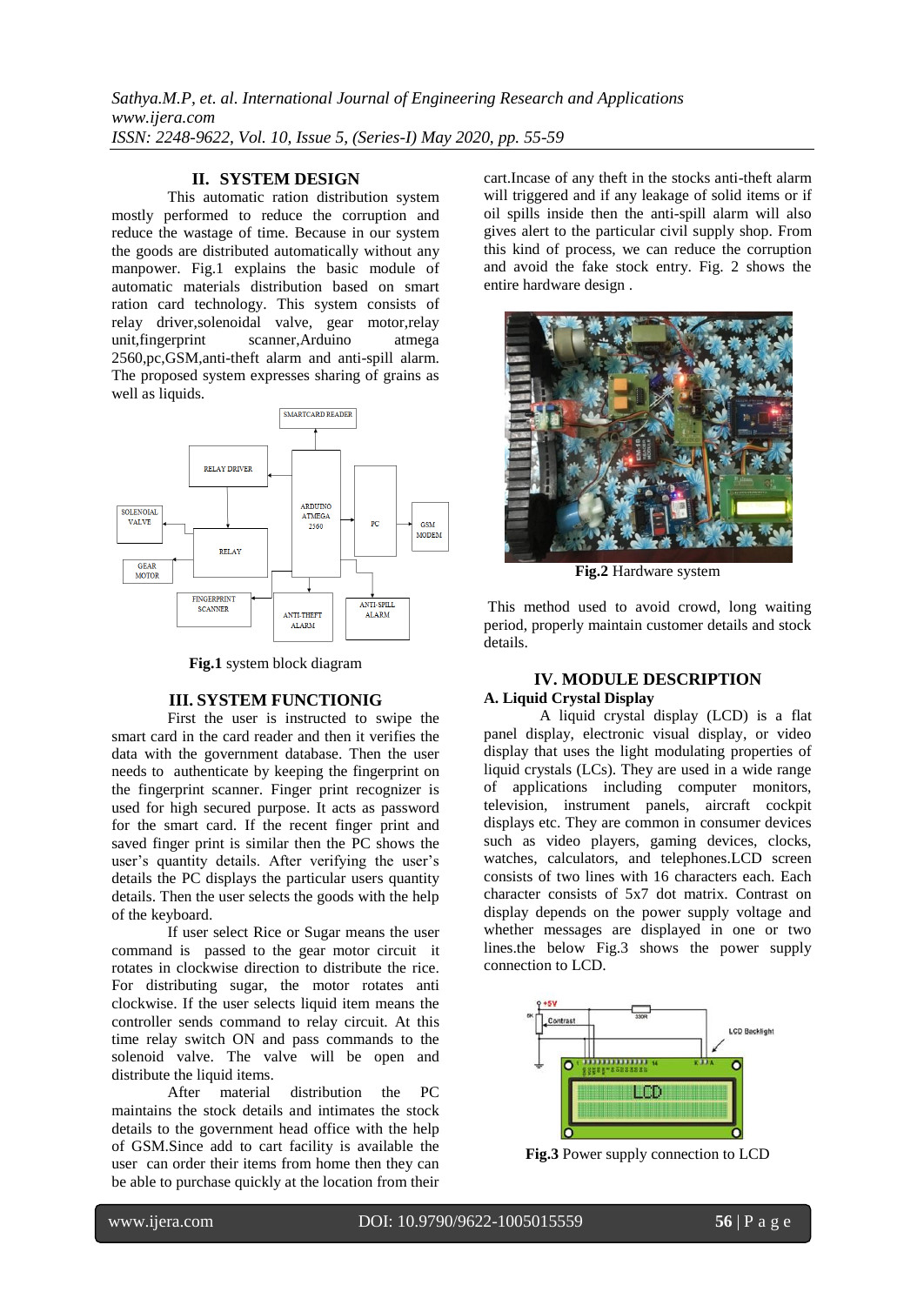#### **B. SOLENOID VALVE**

A solenoid valve is an electromechanically operated valve. This valve is being controlled by an electric current through a solenoid, in the case of a two-port valve the flow is switched on or off; in the case of a three-port valve, the outflow is switched between the two outlet ports. Multiple solenoid valves can be placed together on a manifold.

There are many valve design variations. Ordinary valves can have many ports and fluid paths. A 2-way valve, for example, has 2 ports; if the valve is open, then the two ports are connected and fluid may flow between the ports; if the valve is closed, then ports are isolated. If the valve is open when the solenoid is not energized, then the valve is termed normally open (N.O.). Similarly, if the valve is closed when the solenoid is not energized, then the valve is termed normally closed.Solenoid valves can also be characterized by how they operate. A small solenoid can generate a limited force. If that force is sufficient to open and close the valve, then a direct acting solenoid valve is possible to do the required work. Here we have used solenoidal valve for collecting the liquid related stocks, it releases the products for 15 seconds.It is used frequently in pumping applications.

#### **C. RELAY**

A relay is an electrical [switch](http://en.wikipedia.org/wiki/Switch) that opens and closes under control of another electrical circuit. In the original form, the switch is operated by an [electromagnet](http://en.wikipedia.org/wiki/Magnet) to open or close one or many sets of contacts. A relay is able to control an output circuit of higher power than the input circuit, it can be considered, in a broad sense, to be a form of electrical [amplifier.](http://en.wikipedia.org/wiki/Amplifier) These contacts can be either Normally Open (NO), Normally Closed (NC), or change-over contacts.

#### **D. GEAR MOTOR**

A motor is a machine which converts energy into rotating motion. A DC motor is a motor that uses direct electrical current (DC) as the source of its energy. A gear motor is a motor with an attached set of gears driving a secondary drive shaft. Practical motor designs result in motors that spin too fast for most uses. As a result, almost all gear sets are used to "gear down" the motor. The geared down drive shaft spins slower than the direct motor drive shaft. The geared down drive shaft also spins "harder". Motor speed is generally measured in revolutions per minute (RPM). Rotating force is called torque and for hobby motors is generally measured in inch-ounces or centimeter-grams.

#### **E. GSM MODULE**

GSM Module is a class of wireless devices that are designed for communicating the computer with the GSM and GPRS network. It requires a SIM (Subscriber Identity Module) card just like mobile phones to activate communication with the network. Also they have IMEI (International Mobile Equipment Identity) number similar to mobile phones for their identification. A GSM module can perform the following operations:

- Receive, send or delete SMS messages in a SIM.
- Read, add, search phonebook entries of the SIM.
- $\triangleright$  Make, Receive, or reject a voice call.

The MODEM needs commands, for interacting with processor or controller, which are communicated through serial communication. These commands are sent by the controller/processor. The MODEM sends back a result after it receives a command. Different commands supported by the MODEM can be sent by the processor/controller/computer to interact with the GSM and GPRS cellular communication interfaces like RS-232 (Serial Port), USB etc., so that it can easily network.A GSM module assembles a GSM/GPRS modem with standard interfaced.

#### **V. EXPERIMENTAL RESULTS**

We have found that our proposed system is fast, accurate and secure. Hence, the experimental results show that the proposed system is easy to access and prevent the ration from theft activity.

Initially when we switch on the system, the system is in initial

condition & booting up as shown is in fig 4.



**Fig.4** initial stage of the sytem

After entering our requirements we can collect our items as shown in fig.5.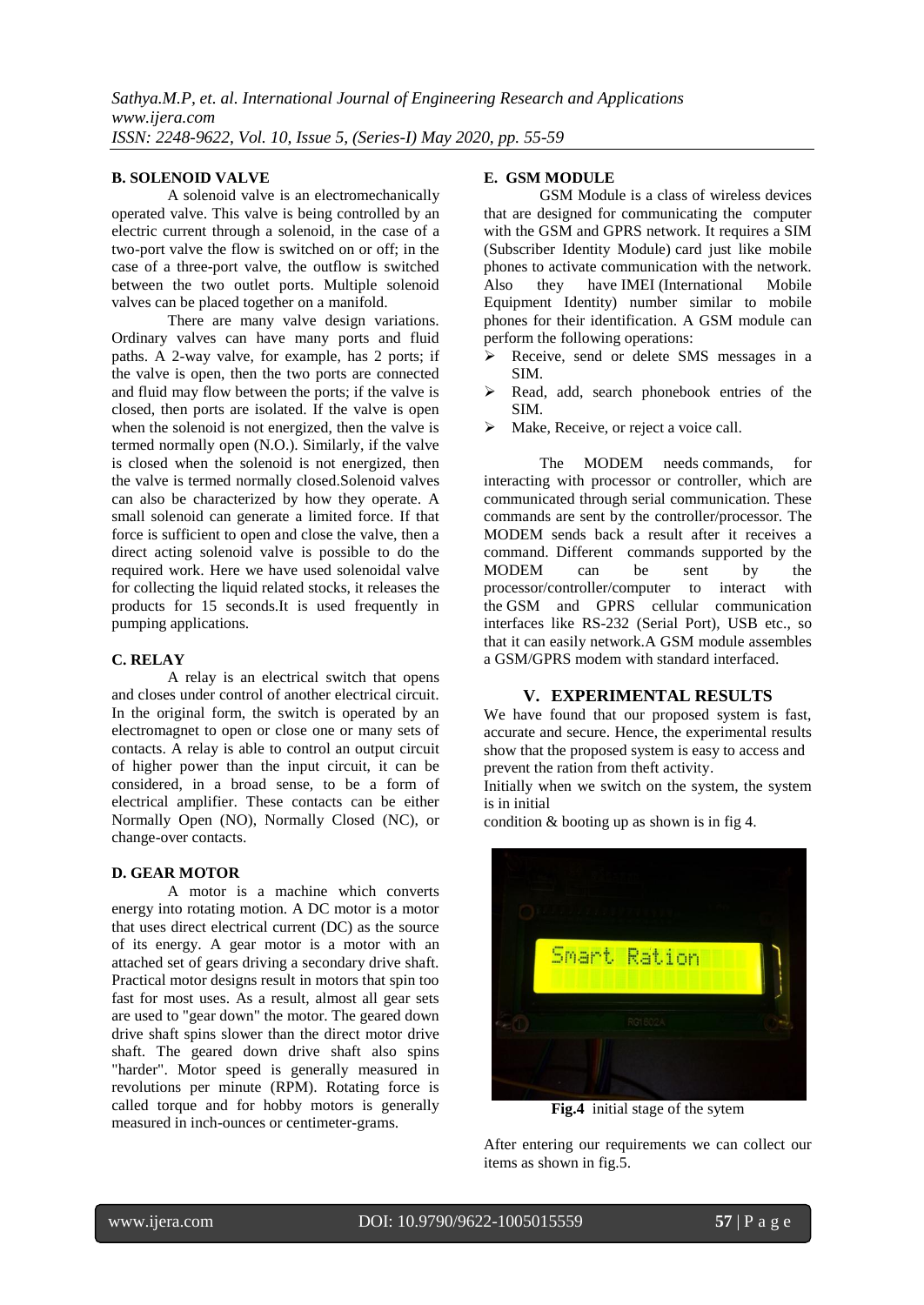*Sathya.M.P, et. al. International Journal of Engineering Research and Applications www.ijera.com ISSN: 2248-9622, Vol. 10, Issue 5, (Series-I) May 2020, pp. 55-59*



**Fig.5** monthly quota for a customer.

Finally at the stage of completion the screen will display a thank you message as given in fig.6



**Fig.6** final display of purchasing.

## **VI. ADVANTAGES**

- Increased corruption as well as market sector can be prevented if system becomes automated.
- > The problem of hoarding at government super bazaars that give rise to price hike can be prevented.
- $\triangleright$  Customers will not have to pay overcharge of the goods as all the prices will be known by them.
- $\triangleright$  The customers will get their rightful entitlement in terms of quantity.

#### **VII. CONCLUSION**

This proposed system provides safe, secure & efficient public distribution system. By using this system ration shop can be automated. It solves the problem of manual work in public distribution system & provides benefit to the government by sending current stock information to the government database via GSM & reduces manpower.

#### **REFERENCES**

[1]. Tarun Kumar., Shivani Sharma., Ankush Raina., & Nikhil Pathani. (2017,April)." smart ration distribution system" .In 2017 International Journal of Latest Engineering Research and Applications (IJLERA) volume2, (04) (pp.21-24).

- [2]. Sonali, C. Parit., Mayuri K. Patil., & Rutuja S. Patil. (2018,May). "Smart Ration Distribution System". In 2018International Journal for Research in Applied Science &<br>Engineering Technology (IJRASET) Engineering Technology (IJRASET**)** volume6, (v) .
- [3]. Mohit Agarwal., Manish Sharma., Bhupendra Singh., & Shantanu. (2014). "Smart Ration Card Using RFID and GSM Technique". In 2014 5th International Conference- Confluence The Next Generation Information Technology Summit (Confluence).
- [4]. Bala Karthik, K.. (2013,April) "Cloud-Based Ration Card System Using RFID And GSM Technology". In International Journal of Engineering Research & Technology (IJERT) Voume2, (4).
- [5]. Rajesh B.Shinde., Gaikwad., A.G., & Sonali Chincholikar. (2016,December). "Automation in Ration Distribution System".In 2016 International Journal of Innovative Research in Electrical, Electronics, Instrumentation and Control Engineering(IJIREEICE) volume4, (12).
- [6]. Kumbhar Aakanksha., Kumavat Sukanya., Lonkar Madhuri., & Pawar., A.S. (2016,April). " Smart Ration Card System Using Raspberry-pi".In 2016 International Journal of Advanced Research in Computer and Communication Engineering(IJARCCE) Volume5, (4).
- [7]. Neha Sharma., Ayushi Gupta., Vinod Ghadge., & Mayank Harwani. (2017,march). " IoT Based Ration Card System Using Bluetooth Technology". In 2017 International Journal of Engineering Science and Computing(IJESC) volume7, (3).
- [8]. Subhasini Shukla., Akash Patil., & Brightson Selvin. (2018). "A step towards smart card system using RFID and IoT". In 2018 International conference on smart city and emerging technology (ICSCET).
- [9]. Pallikonda Rajasekaran., M., Blaji., D., Aarthi., R., & Daniel, P. (2017,January). "Automatic Smart Ration Distribution System for Prevention of Civil SuppliesHoarding In India". In 2017 International Conference on Advanced Computing and Communication Systems (ICACCS).
- [10]. Manivannan., M.S., Kannan, P., & Karthikeyan., M.,(2015,October). "Smart ration distribution system". In 2015 International Journal for Research in Applied